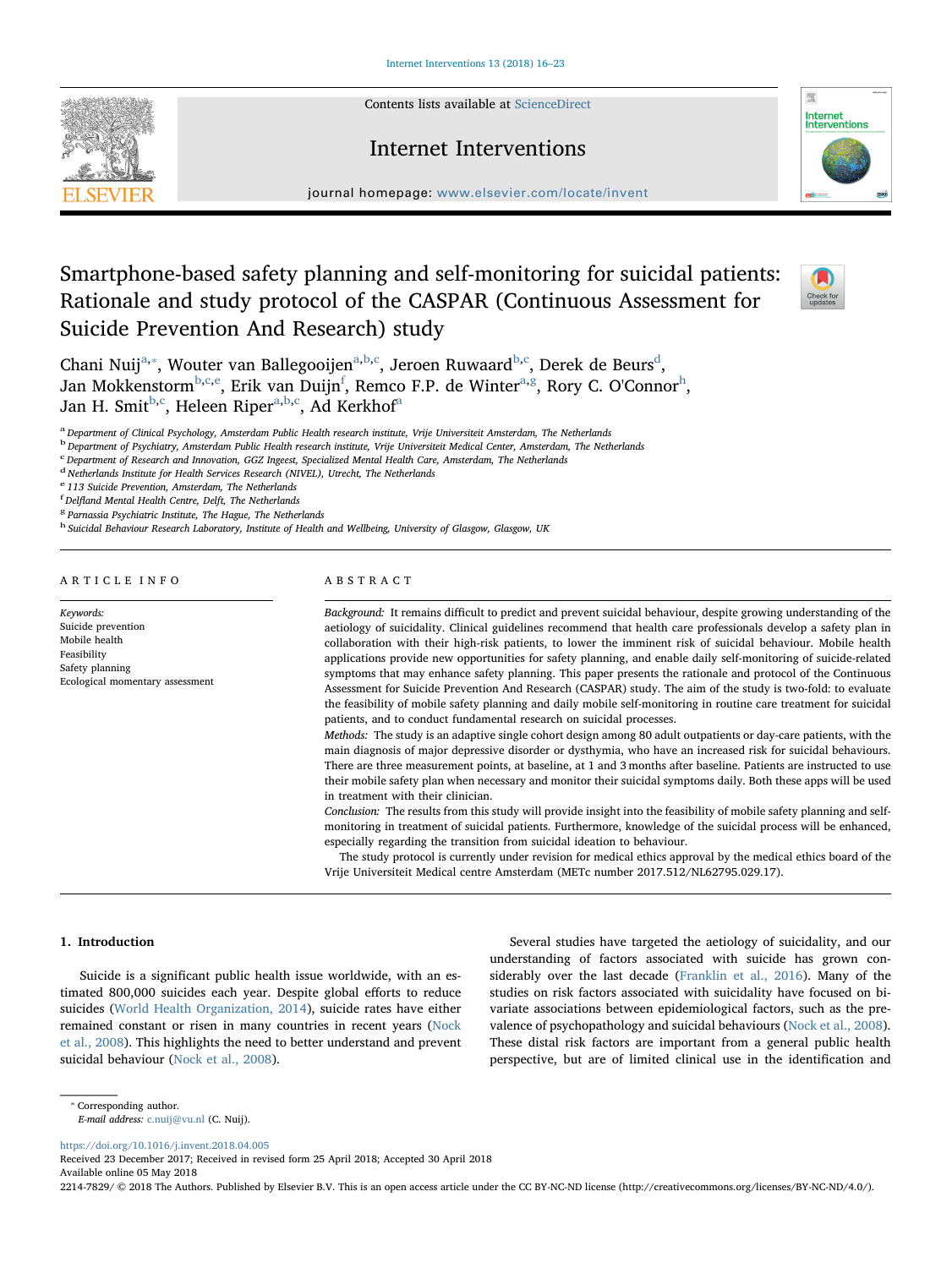treatment of individuals who are at risk of acting on their thoughts of suicide ([Nock et al., 2008;](#page-6-0) [O'Connor and Nock, 2014](#page-6-2); [Ribeiro and](#page-6-3) [Joiner, 2009\)](#page-6-3).

In order to better understand and prevent suicidal behaviour in the clinical sector, the Continuous Assessment for Suicide Prevention And Research (CASPAR) study combines practice-based research with basic science. This paper describes the rationale and protocol of this study.

#### 1.1. Theoretic framework

Most people who think about suicide (suicide ideators) do not attempt suicide, and not every transition from thoughts to suicidal behaviour results in a fatal suicide attempt ([May and Klonsky, 2016](#page-6-4)). For each adult who dies by suicide, it is estimated that more than 20 others make a non-fatal suicide attempt ([World Health Organization, 2014](#page-7-0)). To enhance suicide prevention methods in treatment, it is crucial to understand the factors that differentiate people who only think about suicide from those who act on their thoughts.

Suicidal behaviour is often defined as the whole of thoughts and behaviours related to an individual considering or taking their own life ([O'Connor and Nock, 2014](#page-6-2)). In this study however, we make a distinction between suicidal ideation and suicidal behaviour per se, as the intention to engage in suicidal behaviour and acting on that intention are two different processes ([O'Connor, 2011](#page-6-5)). Suicidal ideation will be defined as thinking about, considering, imagining or planning suicide, whereas suicidal behaviour is defined as engagement in potentially selfinjurious behaviour with the intent to die (suicide attempts, both nonfatal and fatal) [\(Klonsky et al., 2016\)](#page-6-6).

In order to reflect the difference between ideation and behaviour, the "ideation-to-action" framework of [May and Klonsky \(2016\)](#page-6-4) suggests that there are distinct risk factors for suicidal ideation and suicidal behaviour. Consistent with the "ideation-to-action" framework, the integrated motivational-volitional (IMV) model of suicidal behaviour developed by [O'Connor \(2011\)](#page-6-5) distinguishes between factors associated with ideation and behaviour. The IMV model integrates key factors from earlier theories to map the transition from suicidal thoughts to suicidal behaviour, among which: the Theory of Planned Behaviour ([Ajzen, 1991](#page-6-7)), the diathesis-stress hypothesis ([Schotte and Clum, 1987](#page-6-8)), the escape theory ([Baumeister, 1990\)](#page-6-9), the arrested flight model of suicidal behaviour [\(JMG, 2001\)](#page-6-10) and the Interpersonal-Psychological model ([Joiner Jr., 2005](#page-6-11)). In the IMV model, suicidal behaviour is conceptualised as behaviour that develops through pre-motivational, motivational and volitional phases and it has been recently refined ([Fig. 1\)](#page-2-0) ([O'Connor, 2011](#page-6-5); [O'Connor & Kirtley, in press](#page-6-12)).

The pre-motivational phase covers biosocial factors such as background factors (e.g. deprivation) and trigger events (e.g. negative life events). It describes the underlying cognitive vulnerability of a person as the result of the interaction between nature and nurture. The motivational phase defines the development of suicidal ideation and intent. It is predicted that feelings of entrapment are triggered by the experience of defeat. This transition is moderated by threat to self moderators such as coping and ruminative processes. Feelings of entrapment will trigger the development of suicidal ideation, moderated by motivational factors such as burdensomeness and dysfunctional thoughts about the future. The volitional phase is the last phase, and covers factors that govern the transition from suicidal thinking to suicidal behaviour. It is hypothesised that this transition is moderated by volitional moderators such as impulsivity, exposure to the suicidal behaviour of others, and the personal capacity for carrying out suicide ([O'Connor and Nock, 2014;](#page-6-2) [O'Connor, 2011](#page-6-5); [Mars et al., 2018](#page-6-13)). More information about the IMV model can be found in [O'Connor \(2011\)](#page-6-5) and [O'Connor & Kirtley \(in press\)](#page-6-12).

#### 1.2. Safety planning

Safety planning is a clinical intervention component often included

in the treatment of suicidal patients, and specifically aimed at the transition from having the thoughts/intention to engage in suicidal behaviours and acting upon the thoughts/intention. The research literature describes different methods of safety planning, including the safety planning intervention ([Stanley and Brown, 2012](#page-6-14); [Stanley and](#page-6-15) [Brown, 2008\)](#page-6-15) and the crisis response plan [\(Rudd et al., 2006](#page-6-16)), but these methods are built on the same principles. A safety plan is a list of coping strategies and interventions (e.g., what patients can do when they are in an imminent suicidal crisis), written down on paper by the patient together with a clinician, in order to prevent suicidal behaviour ([Stanley](#page-6-14) [and Brown, 2012](#page-6-14)). This intervention is used in clinical practice, with the intention of enhancing the safety of high-risk suicidal patients by planning responses to impending suicidal crises (e.g. patients characterised by significant suicidal ideation, suicidal intent, suicidal plan, or/and a recent suicide attempt) [\(Pearson et al., 2001](#page-6-17)). The basic premise underpinning the safety plan approach is that patients can recognise and manage their suicidal thoughts and behaviours. Patients improve their self-management when faced with an imminent suicidal crisis, hereby addressing the problem before it fully emerges and preventing the impending suicidal behaviour ([Stanley and Brown, 2012](#page-6-14)).

The use of safety planning strategies is primarily based on clinicians' beliefs about their effectiveness ([Bryan et al., 2017\)](#page-6-18). Even though safety planning has not yet been definitively tested ([Hogan, 2016](#page-6-19)), it is recommended for patients at risk of suicide in suicide prevention guidelines ([Van Hemert et al., 2012\)](#page-7-1) and care quality standards [\(https://](https://www.nice.org.uk/guidance/qs34/chapter/Quality-statement-6-Risk-management-plans) [www.nice.org.uk/guidance/qs34/chapter/Quality-statement-6-Risk](https://www.nice.org.uk/guidance/qs34/chapter/Quality-statement-6-Risk-management-plans)[management-plans](https://www.nice.org.uk/guidance/qs34/chapter/Quality-statement-6-Risk-management-plans)) and safety plans are embedded in Cognitive Behavioural Therapy for suicide prevention ([Stanley et al., 2009](#page-6-20)). Safety planning can also be considered a required safety net for research projects involving suicidal patients. As safety plans are already embedded in treatment protocols, it is difficult to test their effectiveness empirically. Fortunately, evidence for safety plans is building. In a recent RCT among US soldiers at high risk of suicide, Bryan [et al. \(2017\)](#page-6-18) found crisis response safety planning, an intervention related to safety planning, to be effective in preventing suicide attempts compared to the use of contracts for safety (which entails a commitment from the suicidal patient to avoid engaging in suicidal behaviour).

A systematic and comprehensive method of safety planning commonly used in clinical practice is the safety planning intervention (SPI) developed by [Stanley and Brown \(2012, 2008\).](#page-6-14) The SPI consists of six steps: 1) identifying early warning signs of an impending suicidal crisis (e.g. negative feelings and problematic behaviours); 2) employing internal coping strategies; 3) employing distraction activities and socialisation to distract from suicidal ideation; 4) making use of social support contacts who may offer help; 5) collating the contact details of mental health professionals and other crisis resources; and 6) making the environment safe ([Stanley and Brown, 2012](#page-6-14)). These steps are personalised by the suicidal patients and their clinician in a collaborative process during treatment and written in the patient's own words. When a patient is able to identify personal negative feelings and problematic behaviours associated with their suicidality, these can be a cue for the patient to use their personal safety plan in order to obstruct the transition to suicidal behaviours ([Stanley and Brown, 2012\)](#page-6-14).

Safety plans are commonly written down on paper, implying they are either carried around or stored at the patients' home. Paper safety plans may therefore not always be at hand in times of crisis, which is crucial considering the fluid nature of suicidal processes ([Kennard et al.,](#page-6-21) [2015\)](#page-6-21). There is a need for more flexible and adaptive resources for suicidal patients. The use of novel mobile technologies may improve the accessibility and usability of safety plans and can include interactive elements which make safety planning more dynamic.

#### 1.3. Mobile mental health

Mobile technology provides new opportunities for mental health care and suicide prevention. Customised applications (apps) can be run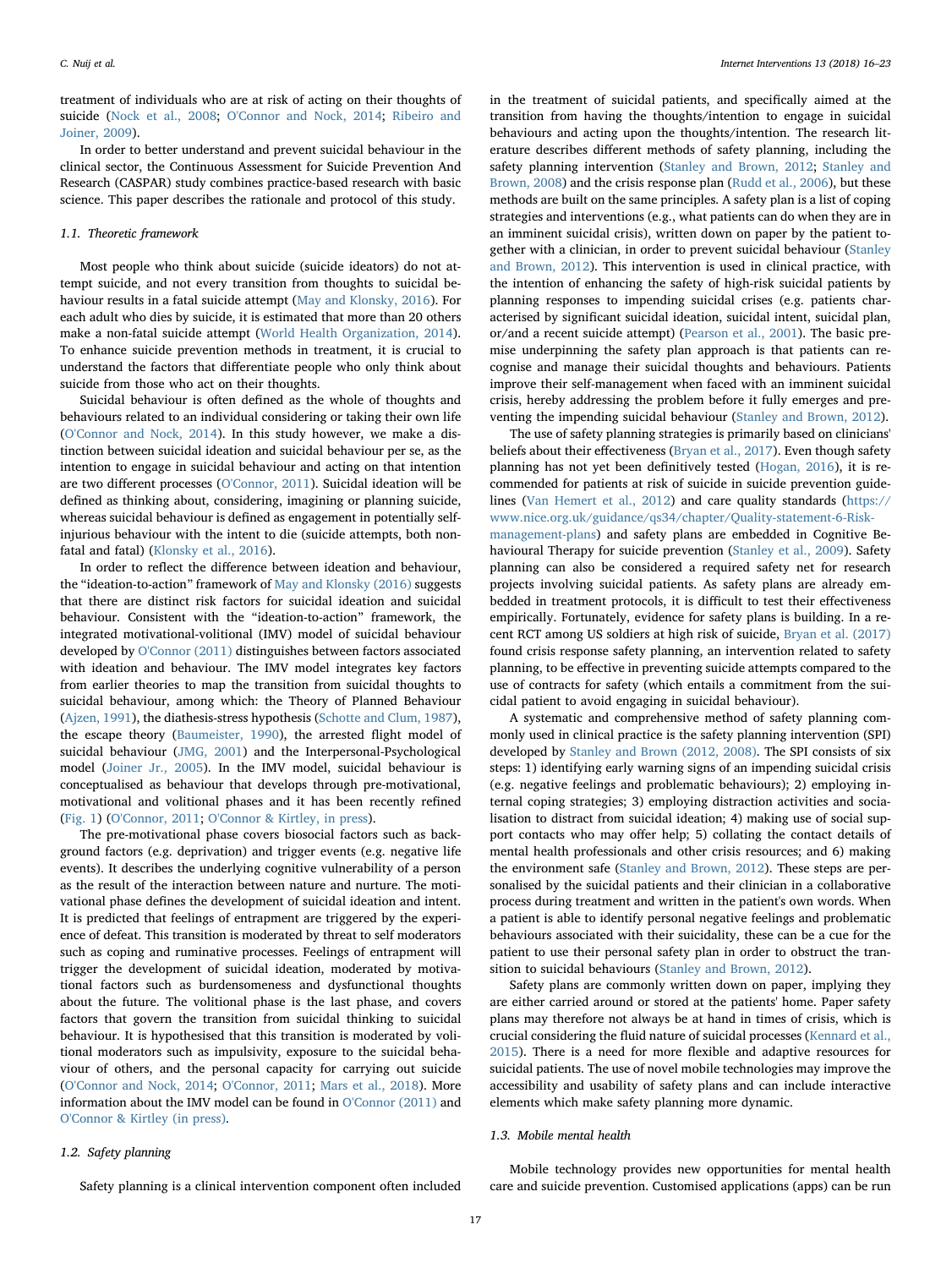<span id="page-2-0"></span>

Fig. 1. The integrated motivational-volitional (IMV) model of suicidal behaviour (from [O'Connor & Kirtley \(in press\)\)](#page-6-12).

on mobile devices to provide, for example, emotional support and behavioural coaching. Apps can be especially useful for suicide prevention interventions, because of their ability to deliver support and interventions in situ and at times of crisis, as suicide ideation and behaviour can change rapidly ([Larsen et al., 2016](#page-6-22)). There are multiple apps designed to target suicidal behaviour. According to a systematic assessment of publicly available smartphone tools for suicide prevention ([Larsen](#page-6-22) [et al., 2016\)](#page-6-22), most available apps focus on safety planning or/and obtaining support from the user's social networks. A report that studied available suicide prevention apps in the Apple Store (iOS) and Play Store (Android) concluded that it was not possible to indicate whether the provenance of the suicide apps was evidence-based, owing to the lack of information regarding how the app content was developed and tested [\(Aguirre et al., 2013](#page-6-23)).

Besides new opportunities for interventions, mobile technology also provides opportunities for psychological research. Self-monitoring techniques such as experience sampling or ecological momentary assessment (EMA) [\(Stone and Shi](#page-7-2)ffman, 1994) have been used to monitor psychological processes by daily repeated self-report questions prompted by "beeps" at random times throughout the day (Shiff[man](#page-6-24) [et al., 2008\)](#page-6-24). In recent years, the use of EMA in clinical research contexts has rapidly increased. In addition, some studies [\(Freedman et al.,](#page-6-25) [2006;](#page-6-25) [Schrimsher and Filtz, 2011;](#page-6-26) [Aaron et al., 2004](#page-6-27)) have reported behavioural changes in participants over the EMA monitoring period, which may suggest that self-monitoring constitutes a therapeutic intervention in itself. Insights into the nature and dynamics of patients' own symptomatology may engender feelings of control and empowerment in relation to their symptoms [\(Groot, 2010](#page-6-28)).

By employing EMA in suicide research it may be possible to monitor the transition from suicidal thoughts to suicidal behaviour in real time ([Myin-Germeys et al., 2009;](#page-6-29) [de Beurs et al., 2015;](#page-6-30) [Holmes et al., 2018](#page-6-31)). Multiple studies have demonstrated the feasibility of electronic monitoring of suicidal ideation, using hand-held computers ([Nock et al.,](#page-6-32) [2009;](#page-6-32) [Husky et al., 2014\)](#page-6-33). Results of these studies indicate that the repeated measures did not increase negative thoughts or suicidal ideation. This is consistent with retrospective reports indicating that the urge to self-harm does not increase after retrospective assessment of suicidal ideation ([Eynan et al., 2014](#page-6-34)).

A recent study by [Kleiman et al. \(2017\)](#page-6-35) examined fluctuations in

and loneliness) using EMA on smartphones. They found that suicidal ideation and its risk factors fluctuate considerably over the course of hours. This study also attests to the feasibility of using smartphonebased EMA in research and in the treatment of suicidal patients. Since the rapid changes in suicidal ideation and its risk factors might be assessable via EMA, [Kleiman et al. \(2017\)](#page-6-35) suggest that interventions can benefit from EMA by tracking and reacting to dynamic suicidal processes in real-time.

suicidal ideation and its risk factors (e.g. hopelessness, burdensomeness

# 1.4. Study objectives

The CASPAR study has a two-fold design in which practice-based research is combined with basic science. The first part of this study will be an evaluation of the feasibility (i.e. usability, satisfaction and uptake) of mobile safety planning and daily mobile self-monitoring in routine care for patients with suicide risk. The second part will comprise fundamental research into suicidal processes, for which we have three aims: 1) validate the IMV model concerning psychological processes associated with suicidal behaviour; 2) identify individual pathways to suicidal behaviour; and 3) profile sub-types of suicidal individuals.

# 2. Method

# 2.1. Participants

The research population will consist of at least 80 adult outpatients or day-care patients in mental health care in the Netherlands who suffer from a major depressive disorder or dysthymia, and who are at elevated risk of suicidal behaviour because they engage in suicidal ideation. Participants will be recruited from 3 mental health organisations in the Netherlands. Written informed consent will be obtained from each participant.

The sample size is not based on a sample size calculation, because the primary outcomes of this study are not dependent on effect sizes. For feasibility studies, a sample size of around 60 has been recommended ([Viechtbauer et al., 2015](#page-7-3)). Because of an expected 25% drop-out rate, we will recruit 80 participants. In respect of the secondary analyses, the high frequency measurement approach of EMA provides ample power for structural equation models to test the validity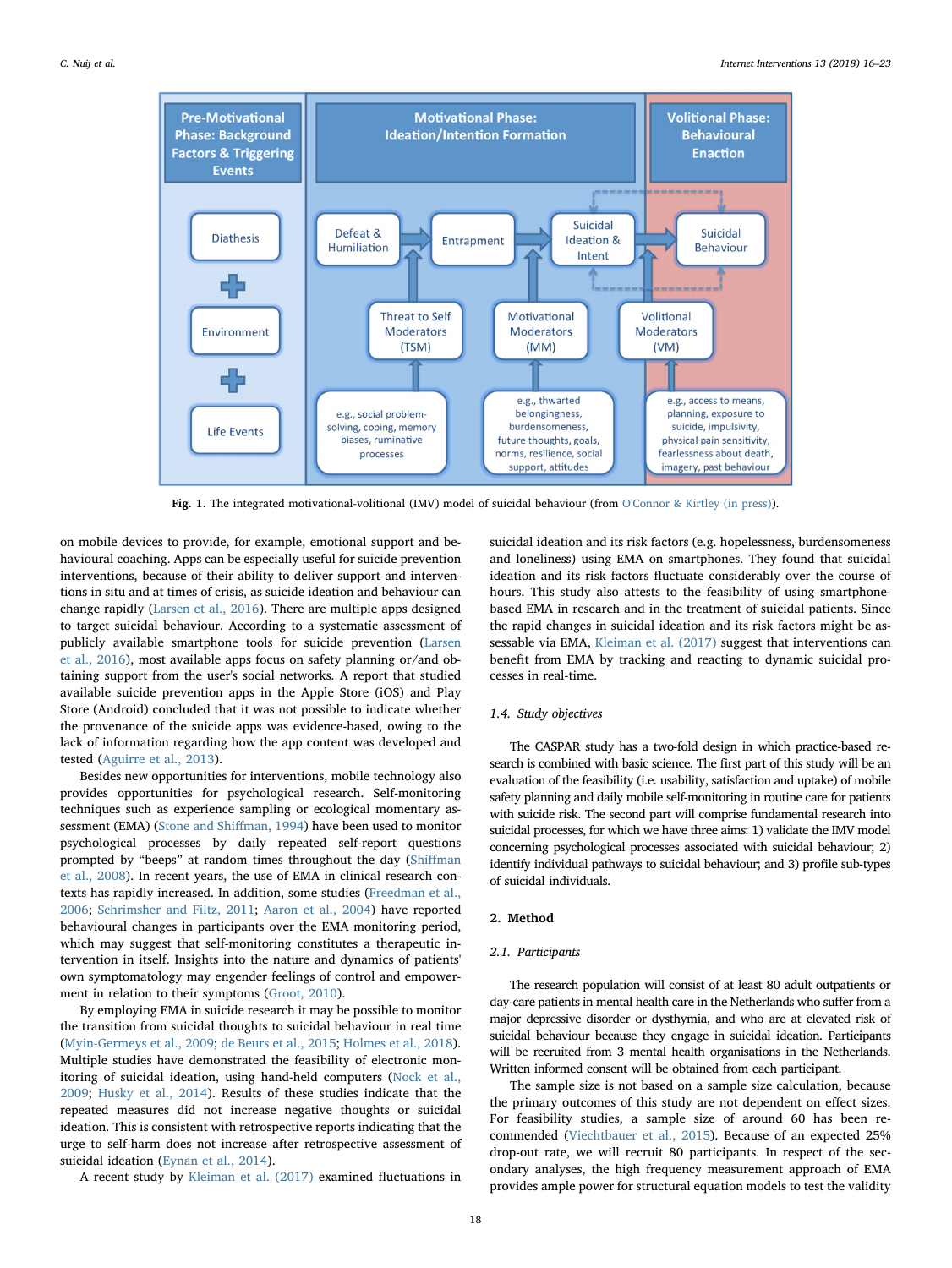#### of theoretical models.

The CASPAR study protocol is currently under revision for medical ethics approval by the Vrije Universiteit Medical centre Amsterdam (METc number: 2017.512/NL62795.029.17).

#### 2.2. Inclusion criteria

To be eligible to participate, patients must meet the following criteria:

- Outpatient or day-care patient;
- Main diagnosis of major depressive disorder or dysthymia;
- Current suicidal ideation;
- 18 years or older;
- In possession of a smartphone that runs either on Android or iOS.

# 2.3. Exclusion criteria

Patients are excluded from participation when they meet the following criteria:

- Insufficient competence in the Dutch language;
- Presence of psychotic symptoms;
- Not willing or able to use smartphone apps.

#### 2.4. Outcome measures of part 1: practice-based research

Primary outcome of part 1 is feasibility. We define feasibility by three related variables: usability, acceptability and uptake.

Usability of the mobile applications is measured with the System Usability Scale (SUS) [\(Brooke, 1996;](#page-6-36) [Bangor et al., 2008\)](#page-6-37). This scale consists of 10 questions, with a higher score representing higher usability. Based on several studies, [Bangor et al. \(2008\)](#page-6-37) recommend that a SUS score above 70 can be considered adequate. Hence, we consider a SUS-score of 70 or more to be suitable. We translated the SUS into Dutch using forward- and blind backward-translation. The CASPAR study will be the first study to use this translated questionnaire.

Satisfaction with the mobile applications is measured with the Client Satisfaction Questionnaire-8 (CSQ-8) [\(Larsen et al., 1979](#page-6-38)). The CSQ is a standardised measure consisting of 8 questions to assess the patient's perspective on client satisfaction with the service. This questionnaire has good psychometric properties [\(Attkisson and Zwick,](#page-6-39) [1982;](#page-6-39) [Nguyen et al., 1983](#page-6-40)). We will use the Dutch version of the Client Satisfaction Questionnaire-8 (CSQ-8), translated from English by [de](#page-6-41) [Brey \(1983\)](#page-6-41). The items can be answered on a scale from 1 to 4, with a total score on a range from 8 to 32. We consider a score of 20 or higher to be acceptable.

Uptake is operationalised as: 1) 75% of the patients complete the safety plan which is measured by retrospective questions; 2) 75% of the patients complete at least 50% of the self-monitoring questions during the second and third month of the study measured by analyses of the EMA data, and 3) 75% of the patients discuss the safety plan and selfmonitoring at least once every two weeks with their clinician, measured by clinician feedback.

#### <span id="page-3-0"></span>2.5. Outcome measures of part 2: fundamental research

The primary outcome measure of part 2 is the level of explorative power of the IMV model.[\(O'Connor, 2011\)](#page-6-5) The secondary outcomes are to determine pathways to suicidal behaviour and to determine subtypes of suicidal individuals. To assess these three outcomes we have operationalised the phases and corresponding constructs described within the IMV model [\(Fig. 1](#page-2-0)), using both full scale questionnaires and single items selected from questionnaires (see [Appendix 1](#page-5-0) for the single items).

The pre-motivational phase of the IMV model, which consists of background factors and triggering events, is assessed by demographic

questions. Anxiety is measured with the GAD-7, a self-report questionnaire with good psychometric properties.([Spitzer et al., 2006\)](#page-6-42) The GAD-7 has 7 items (e.g. "Feeling nervous, anxious or on edge") which are rated on a 4-point scale ranging from 0 (not at all) to 3 (nearly every day). Depression is measured with the Patient Health Questionnaire-9 (PHQ-9), a self-report questionnaire of 9 items (e.g. "Feeling down, depressed, or hopeless") to measure depression severity on a 4-point scale ranging from 0 (not at all) to 3 (nearly every day). The PHQ-9 has adequate psychometric properties [\(Kroenke et al., 2001\)](#page-6-43).

The motivational phase of the IMV model represents the formation of suicidal ideation and intent. Suicidal ideation and intent are measured with items from the Beck Scale for Suicide Ideation (BSS) ([Beck](#page-6-44) [et al., 1988\)](#page-6-44). Feelings of defeat and entrapment are measured with the Short Defeat and Entrapment Scale (SDES). The SDES has 8 items (e.g. "I feel defeated by life") which are rated on a 5-point scale ranging from 0 (not at all) to 4 (extremely like me). The psychometric properties of the SDES are adequate (Griffiths [et al., 2015\)](#page-6-45).The SDES was translated into Dutch by using forward-translation (translated and discussed by two independent health professionals) and blind backward-translation (by an independent translator whose primarily language is English).

The volitional phase of the IMV model covers behavioural enaction. Suicidal behaviour is assessed with questions from the Self-Injurious Thoughts and Behaviours Interview (SITBI). The SITBI assesses multiple suicide-related constructs, including recent and past suicidal ideation, plans, gestures and attempts. In its original form, the SITBI is a structured interview with good psychometric properties ([Nock et al., 2007](#page-6-46)). For the CASPAR study, questions were selected and translated into Dutch using forward- and blind backward-translation. We adapted the interview questions into self-report questions.

The different phases of the IMV model contain multiple moderators, which are operationalised in the CASPAR study as well. Threat to self moderators are assessed via several questionnaires. Ruminative processes are assessed with single items originating from the GAD-7 ([Spitzer et al., 2006\)](#page-6-42) and the Ruminative Responses Scale (RRS) which is a self-report measure of rumination ([Treynor et al., 2003](#page-7-4)). Coping, another threat to self moderator, is measured with items from the Utrechtse Coping Lijst (UCL). The UCL is a self-report questionnaire to assess people's coping strategies ([Schreurs et al., 1984\)](#page-6-47).

Motivational moderators within the IMV model are assessed with various questionnaires. Interpersonal needs are assessed with the self-report Interpersonal Needs Questionnaire-12 (INQ-12). The INQ-12 contains 12 items (e.g. "These days the people in my life would be better off if I were gone") rated on a 7-point scale ranging from 1 (not at all true for me) to 7 (very true for me) and has good psychometric properties [\(Van Orden et al., 2008](#page-7-5); [Freedenthal et al., 2011](#page-6-48)). This questionnaire was translated into Dutch by 113 Suicide Prevention (the Dutch national suicide helpline) using forwardand backward-translation. One item from the Brief Resilience Scale (BRS) [\(Smith et al., 2008](#page-6-49)) is used to measure resilience and multiple items of the Reasons for Living Inventory (RFL-A) ([Osman et al., 1998\)](#page-6-50) are used to assess future thoughts. These items were translated into Dutch by using forwardand backward-translation.

Some of the volitional moderators are assessed with the Acquired Capability for Suicide Scale (ACSS), a self-report questionnaire. The ACSS is a 5-item measure (e.g. "I am not at all afraid to die") with adequate psychometric properties to assess fearlessness about lethal self-injury [\(Ribeiro et al., 2014\)](#page-6-51). Items are rated on a 5-point scale ranging from 0 (not at all like me) to 4 (very much like me). The ACSS was translated into Dutch by 113 Suicide Prevention using forward- and blind backward-translation. Impulsivity is another volitional moderator, measured with the Urgency, Premeditation, Perseverance, Sensation seeking, Positive Urgency Impulsive Behaviour Scale (UPPS-P) ([Cyders et al., 2007](#page-6-52)). Suicide-related mental imagery is seen as a volitional moderator. The CASPAR study assessed imagery with items from the Social cognitions and Flash-forwards Interview (Imagery Interview) ([Holmes et al., 2007](#page-6-53)). The Imagery Interview and the UPPS-P have been translated into Dutch using forward- and backward-translation.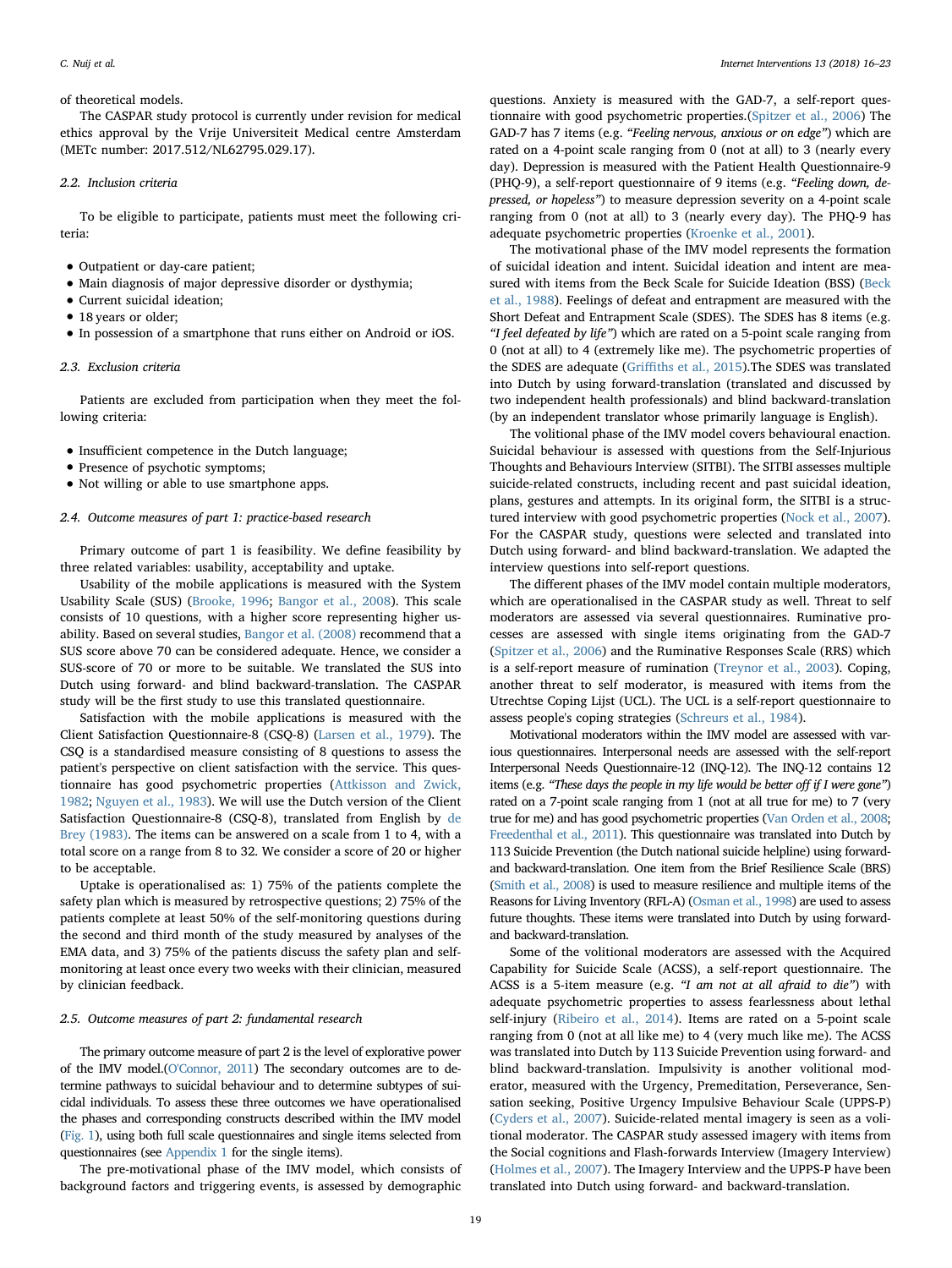The CASPAR study will be the first study to use the above mentioned translated questionnaires.

# 2.6. Interventions

The CASPAR study will investigate two mobile applications: safety planning and daily self-monitoring. For the safety planning app we will use BackUp. This app has been developed by the Vlaams Expertisecentrum Suïcidepreventie (VLESP) for use in Flanders, Belgium. A version for use in the Netherlands, with minor changes regarding the interface, has been developed in collaboration with 113 Suicide Prevention. The safety plan in BackUp is based on Stanley and Brown's Safety Planning Intervention ([Stanley and Brown, 2012](#page-6-14)), and it contains the same 6 steps as the original safety plan (e.g. warning signs, internal coping strategies, distracting activities, social support, contacting mental health professionals, making the environment safe).

For the self-monitoring app we will use the mEMA app, which had been developed by Ilumivu ([https://ilumivu.com/](https://ilumivu.com)). The mEMA app will monitor suicidal processes by daily repeated self-report questions prompted by 'beeps' at random moments. The mEMA app computes a graph of all variables through time, which is visible to the patient. At the beginning of the study we will present 8 items to the patient at 3 random intervals a day. In addition to these assessments, the patients are prompted to complete an evening list consisting of 8 items. Based on feedback from patients we will adapt the self-monitoring questions, the number of questions at each beep and the number of beeps.

We chose the self-monitoring questions based on constructs mentioned within the IMV model. For each construct we selected established retrospective questionnaires that assess the constructs (see [Section 2.5](#page-3-0). Outcome measures of part 2: fundamental research) and we re-wrote the question in a more immediate (momentary) form. For example, the Generalized Anxiety Disorder-7 is a questionnaire which assesses anxiety symptoms in the last two weeks. The item 'Being so restless that it's hard to sit still' had been re-written for the CASPAR study as 'I feel restless' to make the item more assessable in real time.

mEMA will also gather unobtrusive measures that will accumulate automatically on the patient's mobile phone. Every self-monitoring assessment will include location data based on GPS, if has been activated by the patient. Accelerometer data is also collected continuously.

#### 2.7. Design

The CASPAR study is a single cohort design among patients from three mental health centres. There will be three measurement points: T0 (baseline), T1 (one month after T0) and T2 (three months after T0). We consider this study to be an adaptive design, which means that the two apps that we investigate will be improved based on patient feedback. As a result, the apps may change slightly during the study.

#### 2.8. Procedure

Clinicians from the participating mental health organisations will be invited to participate in the CASPAR study. Participating clinicians will receive training from the researchers on using both the safety planning app and self-monitoring app add-ons in regular treatment with their patients. Participating clinicians will select patients from their caseload based on the inclusion criteria and the clinician's experience with the patient. The clinician will then invite the patient to participate in the CASPAR study and provide them with further information. CASPAR is additional to regular treatment and it will be made clear that nonparticipation will have no negative consequences for patients.

If the patient is willing to participate, the researchers will invite the patient for the first measurement session (baseline; T0) in a face-to-face meeting. The patient will sign the informed consent form and answer 5 questionnaires (i.e. ACSS, GAD-7, INQ-12, PHQ-9 and SDES) and multiple single items from questionnaires (i.e. BRS, BSS, Imagery Interview, RFL-A,

RRS, SITBI, UCL and UPPS-P). Furthermore, the researcher will install both the BackUp app and the mEMA app on the patient's smartphone and explain both apps in detail. The patient starts using the apps after T0. The mEMA app will prompt the patient to answer multiple self-monitoring questions throughout the day. The patient and clinician will complete the BackUp safety plan in the first (clinical) session after T0, from that moment on the patient can use the BackUp app if necessary. Both these apps will be used during the patient's regular treatment. For example, the mEMA graph of the self-monitoring questions the patient has filled in can be used to discuss the patient's symptoms and subsequently be added to the safety plan on the BackUp app.

One month after T0 a researcher will contact the patient by phone for general feedback on the apps. The researcher will send the second measurement questions (T1) to the patient via an online survey tool. The patient is invited to answer the same questionnaires as at T0, and two additional questionnaires related to the feasibility endpoints (i.e. CSQ and SUS). After completing T1, the patient will continue to use both apps and they will be used in treatment.

Three months after baseline (T2) the researcher will contact the patient again by phone for general feedback on the apps. The patient will be invited to answer the same questions as at T1, which the researcher will send via the online survey tool. After completing T2, the patient and clinician will decide whether to keep using the apps (either or both). If the patient wants to stop using the apps, or when the patient is discharged from treatment, the clinician will assist in uninstalling the apps from the patient's smartphone.

## 2.9. Incentives

Patients will receive [Bol.com](http://Bol.com) discount codes worth 5 Euro after every completed measurement point (i.e. T0, T1, T2), as well as when they have completed over 60% of the self-report questions between T0 and T1. Patients can receive a maximum of 20 Euro for participation.

#### 2.10. Analyses (statistical methods)

The primary outcomes are feasibility measures, i.e. uptake, patient satisfaction and usability, and will be presented using descriptive statistics. For the secondary outcome measures we will analyse the selfmonitoring data. Our approach to validating psychological processes and stages of suicide pathways as outlined by the IMV model of [O'Connor \(2011\)](#page-6-5) is a structural equation model. The IMV model postulates phases, variables per phase, temporal relations and moderated relations between variables. We will test these hypothesised relations until we find the optimal model. Because the self-monitoring data consist of time-series data with irregular intervals between measurement points, we will apply continuous time modelling (e.g. [Ryan et al.](#page-6-54) [\(submitted\)\)](#page-6-54), in which time is viewed as a continuous variable. This modelling technique is robust for different intervals between measurement points, as well as for missing data.

For identifying individual pathways to suicidal behaviour, we will focus on both the individual and subgroup level. We will conduct a longitudinal network analysis applying vector-autoregression (VAR; e.g. [Basu et al. \(2012\)](#page-6-55)). Temporal networks of subgroups will be analysed using multilevel VAR. Finally, latent class growth analyses ([van](#page-6-56) [de Schoot, 2015\)](#page-6-56) will be conducted to identify subgroups based on variable trajectories over time. Analyses will be carried out in R, using various packages such as lavaan, ctsem, mlVAR and bootnet.

#### 3. Discussion

The CASPAR study combines practice-based research with fundamental research in order to enhance suicide prevention methods and theories targeting the transition phase from suicidal thinking to suicidal behaviour. With this two-fold study we aim to contribute to the field of suicide prevention and mobile health in the following ways. First, we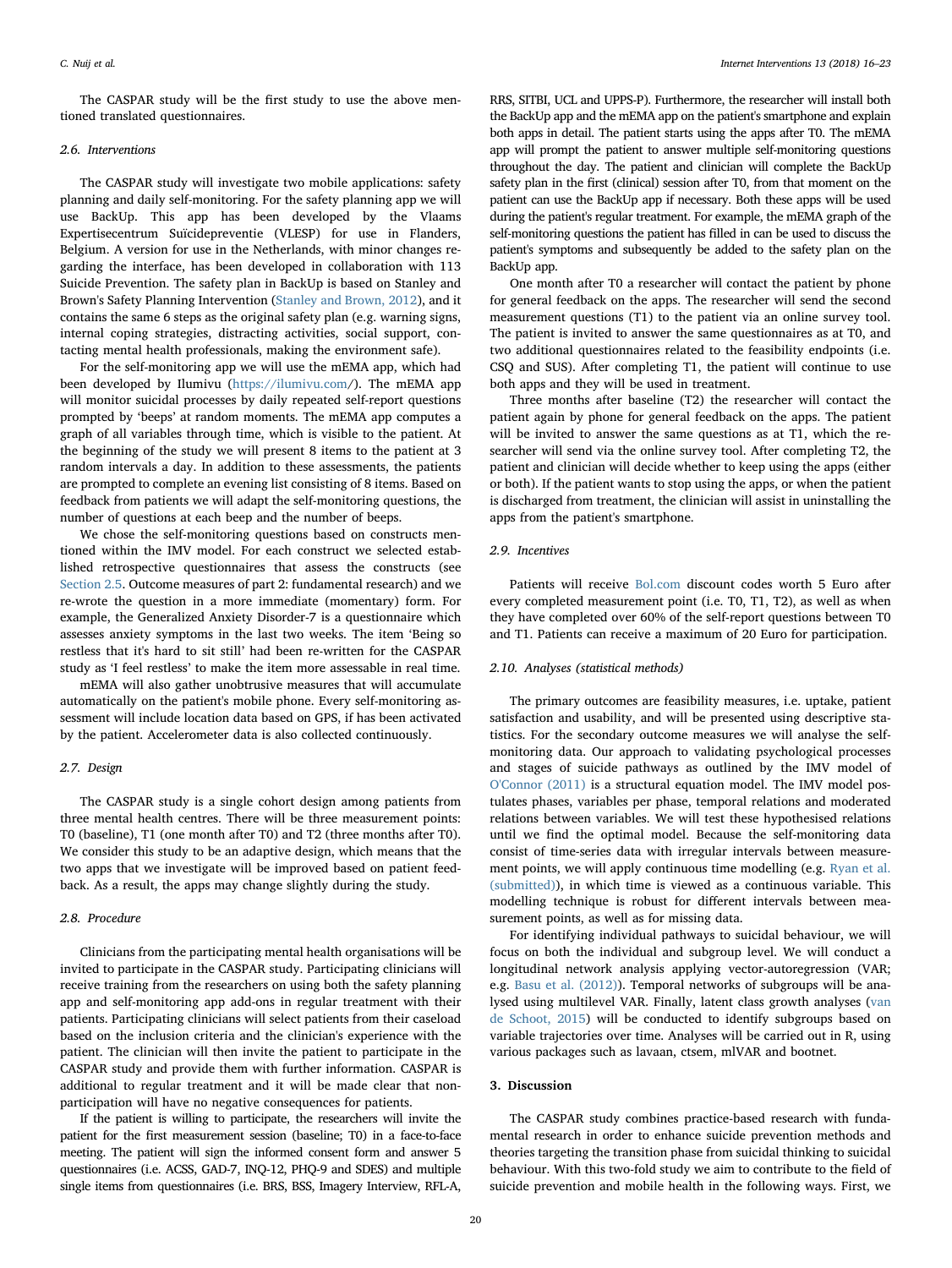will assess the feasibility of integrating mobile health interventions (i.e. safety planning and self-monitoring) into the routine care and treatment of suicidal patients. Second, central constructs of suicidality will be assessed at a symptom level and in real-time, hereby providing insight into the mental health of suicidal patients. While patients can use these data for self-monitoring and self-management, clinicians can use this information directly in treatment. We assume that the combination of a mobile safety plan and daily self-monitoring will lead to a decrease in suicidal symptoms, and ultimately to fewer suicide attempts (although this is beyond the scope of the present study). Third, analyses of the EMA data will be used to enhance current knowledge of the suicidal process, especially regarding the transition from suicidal ideation to behaviour. This will help in the identification and treatment of individuals who are at risk of acting on their thoughts of suicide.

If the use of applications is feasible for patients, the next step would be to combine mobile safety-planning and self-monitoring apps. It could be possible to trigger the safety plan app based on self-monitoring answers. Such an intervention is called an ecological momentary intervention (EMI) [\(Schueller et al., 2017\)](#page-6-57). EMIs are able to make use of information about the user and their related environment, by gathering self-monitoring data (EMA), in order to optimise the intervention delivery. In this way it becomes possible for EMIs to provide support to patients when they need it the most. With the rapidly changing nature of suicidality, patients are likely to benefit from this kind of intervention.

# 4. Conclusion

This paper describes the study protocol of the CASPAR study. The

# <span id="page-5-0"></span>Appendix A. Single item questions

CASPAR study is designed to evaluate the feasibility of safety planning and self-monitoring in the treatment of suicidal patients. Furthermore, the CASPAR study will apply basic science methods to advance understanding of dynamic suicidal processes thereby increasing knowledge of the proximal risk factors of suicidality.

# Trial status

At the time of the revised manuscript submission, the study is in a preparatory phase. The protocol is under revision for approval by the medical ethics board of the Vrije Universiteit Medical center (METc number: 2017.512/NL62795.029.17). The first patients are expected to be included in August 2018.

# Conflict of interests

The authors declare that they have no competing interests.

# Funding

The CASPAR study is funded by the Netherlands organisation for health research and development (ZonMw project number 537001008). The funding body has no influence on the study whatsoever.

#### Acknowledgements

The study will be part of the doctoral thesis of CN.

|             | Nr.            | Item                                                                                                            |
|-------------|----------------|-----------------------------------------------------------------------------------------------------------------|
| RFL-A       | 4              | I have a desire to live.                                                                                        |
|             | 13             | I have future plans I am looking forward to carrying out                                                        |
|             | 40             | I have hope that things will improve and the future will be happier                                             |
| <b>BRS</b>  | 5              | Tend to bounce back after illness or hardship                                                                   |
| UCL         | 10             | I can discuss my concerns with someone                                                                          |
|             | 46             | I do not feel able to do anything                                                                               |
| <b>UPPS</b> | $\overline{2}$ | I have trouble controlling my impulses.                                                                         |
|             | 48             | I usually think carefully before doing anything.                                                                |
| <b>RRS</b>  | 12             | I think about a recent event of which I wish it had gone better                                                 |
|             | 24             | I think 'What am I doing to deserve this?'                                                                      |
| <b>BSS</b>  | 4              | I have the desire to make kill myself                                                                           |
|             | 12             | I have a specific plan how I can to kill myself                                                                 |
| SITBI-SF    | 2              | How old were you the first time you had thoughts of killing yourself?                                           |
|             | 4              | During how many separate times in your life have you had thoughts of killing yourself?                          |
|             | 5              | How many separate times in the past year?                                                                       |
|             | 6              | How many separate times in the past month?                                                                      |
|             | 7              | How many separate times in the past week?                                                                       |
|             | 8              | When was the last time?                                                                                         |
|             | 9              | On this scale of 0 to 4, at the worst point how intense were your thoughts of killing yourself?                 |
|             | 10             | On average, how intense were these thoughts?                                                                    |
|             | 14             | Have you ever actually made a plan to kill yourself?                                                            |
|             | 22             | On average, how seriously have you considered acting on them?                                                   |
|             | 23             | When you've had a plan, what method did you think of using?                                                     |
|             | 36             | Have you ever made an actual attempt to kill yourself in which you had at least some intent to die?             |
|             | 37             | How old were you the first time you made a suicide attempt?                                                     |
|             | 38             | When was the most recent attempt?                                                                               |
|             | 40             | How many suicide attempts have you made in your lifetime?                                                       |
|             | 41             | How many have you made in the past year?                                                                        |
|             | 42             | How many have you made in the past month?                                                                       |
|             | 43             | How many have you made in the past week?                                                                        |
|             | 44             | What method did you use for your most recent attempt?                                                           |
|             | 50             | On the scale of 0 to 4, what do you think the likelihood is that you will make a suicide attempt in the future? |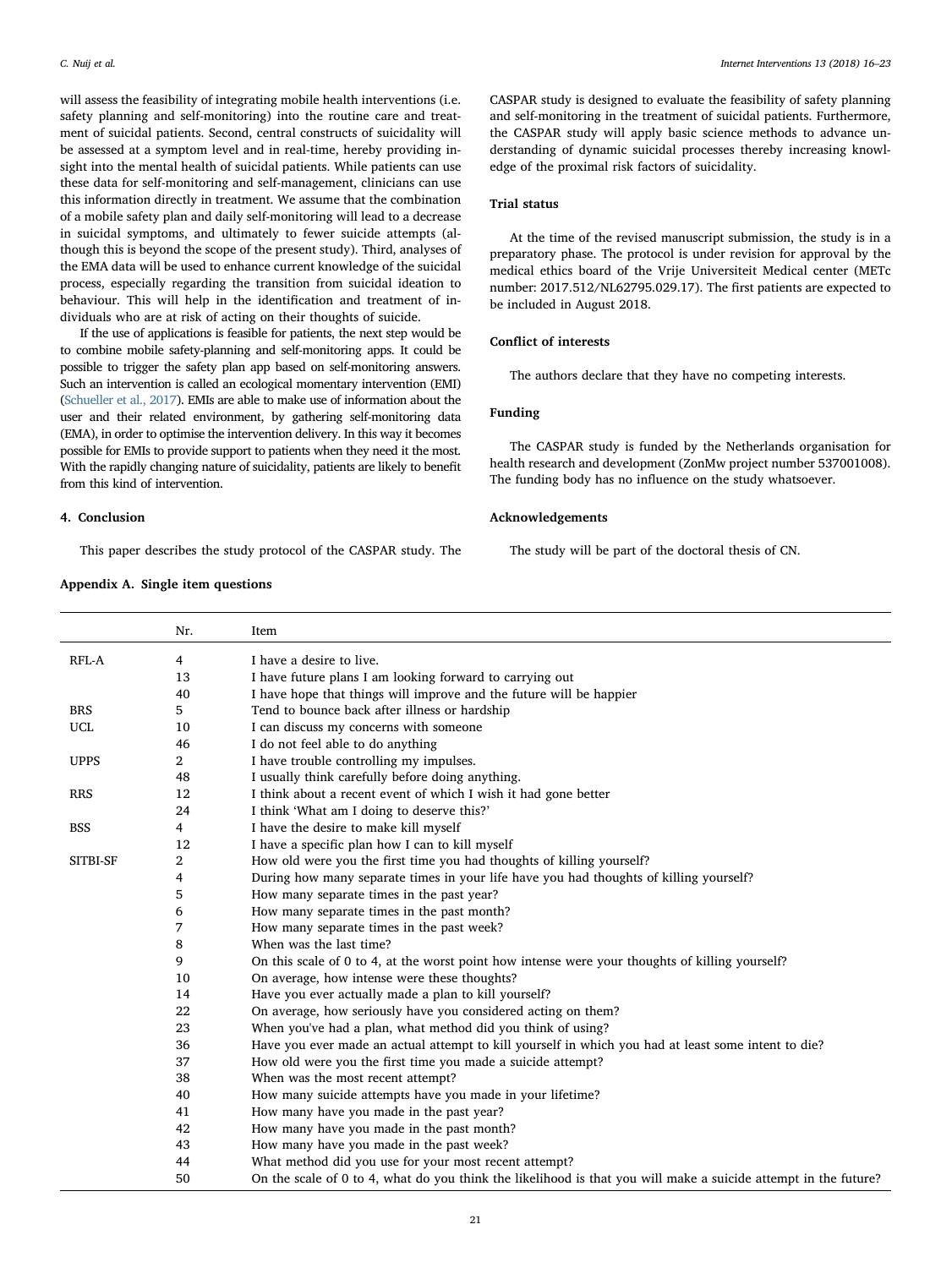#### References

- <span id="page-6-27"></span>Aaron, L.A., Mancl, L., Turner, J.A., Sawchuk, C.N., Klein, K.M., 2004. Reasons for missing interviews in the daily electronic assessment of pain, mood, and stress. Pain 109 (3), 389–398. [http://dx.doi.org/10.1016/j.pain.2004.02.014.](http://dx.doi.org/10.1016/j.pain.2004.02.014)
- <span id="page-6-23"></span>Aguirre, R.T.P., McCoy, M.K., Roan, M., 2013. Development guidelines from a study of suicide prevention mobile applications (apps). J. Technol. Hum. Serv. 31 (3), 269–293. <http://dx.doi.org/10.1080/15228835.2013.814750>.
- <span id="page-6-7"></span>Ajzen, I., 1991. The theory of planned behavior. Organ. Behav. Hum. Decis. Process. 50 (2), 179–211. [http://dx.doi.org/10.1016/0749-5978\(91\)90020-T.](http://dx.doi.org/10.1016/0749-5978(91)90020-T)
- <span id="page-6-39"></span>Attkisson, C.C., Zwick, R., 1982. The client satisfaction questionnaire. Psychometric properties and correlations with service utilization and psychotherapy outcome. Eval.
- <span id="page-6-37"></span>Program Plann. 5 (3), 233–237. [http://dx.doi.org/10.1016/0149-7189\(82\)90074-X.](http://dx.doi.org/10.1016/0149-7189(82)90074-X) Bangor, A., Kortum, P.T., Miller, J.T., 2008. An empirical evaluation of the system us-
- ability scale. Int. J. Hum. Comput. Interact. 24 (6), 574–594. [http://dx.doi.org/10.](http://dx.doi.org/10.1080/10447310802205776) [1080/10447310802205776](http://dx.doi.org/10.1080/10447310802205776). Basu, S., Shojaie, A., Michailidis, G., 2012. Network Granger Causality With Inherent
- <span id="page-6-55"></span><span id="page-6-9"></span>Grouping Structure. 16. pp. 417–453. [http://arxiv.org/abs/1210.3711.](http://arxiv.org/abs/1210.3711) Baumeister, R.F., 1990. Suicide as escape from self. Psychol. Rev. 97 (1), 90–113. [http://](http://www.ncbi.nlm.nih.gov/pubmed/2408091)
- <span id="page-6-44"></span>[www.ncbi.nlm.nih.gov/pubmed/2408091](http://www.ncbi.nlm.nih.gov/pubmed/2408091). [Beck, A.T., Steer, R.A., Ranieri, W.F., 1988. Scale for suicide ideation: psychometric](http://refhub.elsevier.com/S2214-7829(17)30134-3/rf0040) [properties of a self-report version. J. Clin. Psychol. 44 \(4\), 499](http://refhub.elsevier.com/S2214-7829(17)30134-3/rf0040)–505.
- <span id="page-6-30"></span>de Beurs, D., Kirtley, O., Kerkhof, A., Portzky, G., O'Connor, R.C., 2015. The role of mobile phone Technology in understanding and preventing suicidal behavior. Crisis 36 (2), 79–82. <http://dx.doi.org/10.1027/0227-5910/a000316>.
- <span id="page-6-41"></span>de Brey, H., 1983. A cross-national validation of the client satisfaction questionnaire: the Dutch experience. Eval. Program Plann. 6 (3–4), 395–400. [http://dx.doi.org/10.](http://dx.doi.org/10.1016/0149-7189(83)90018-6) [1016/0149-7189\(83\)90018-6](http://dx.doi.org/10.1016/0149-7189(83)90018-6).

<span id="page-6-36"></span>[Brooke, J., 1996. SUS: a quick and dirty usability scale. Usebility Eval Ind. 189 \(194\), 4](http://refhub.elsevier.com/S2214-7829(17)30134-3/rf0055)–7.

- <span id="page-6-18"></span>Bryan, C.J., Mintz, J., Clemans, T.A., et al., 2017. Effect of crisis response planning vs. contracts for safety on suicide risk in U.S. army soldiers: a randomized clinical trial. J. Affect. Disord. 212 (October 2016), 64–72. [http://dx.doi.org/10.1016/j.jad.2017.01.](http://dx.doi.org/10.1016/j.jad.2017.01.028) [028](http://dx.doi.org/10.1016/j.jad.2017.01.028).
- <span id="page-6-52"></span>Cyders, M.A., Smith, G.T., Spillane, N.S., Fischer, S., Annus, A.M., Peterson, C., 2007. Integration of impulsivity and positive mood to predict risky behavior: development and validation of a measure of positive urgency. Psychol. Assess. 19 (1), 107–118. <http://dx.doi.org/10.1037/1040-3590.19.1.107>.
- <span id="page-6-56"></span>van de Schoot, R., 2015. Latent trajectory studies: the basics, how to interpret the results, and what to report. Eur. J. Psychotraumatol. 6 (1), 27514. [http://dx.doi.org/10.](http://dx.doi.org/10.3402/ejpt.v6.27514) [3402/ejpt.v6.27514](http://dx.doi.org/10.3402/ejpt.v6.27514).
- <span id="page-6-34"></span>Eynan, R., Bergmans, Y., Antony, J., et al., 2014. The effects of suicide ideation assessments on urges to self-harm and suicide. Crisis 35 (2), 123–131. [http://dx.doi.org/](http://dx.doi.org/10.1027/0227-5910/a000233) [10.1027/0227-5910/a000233.](http://dx.doi.org/10.1027/0227-5910/a000233)
- <span id="page-6-1"></span>Franklin, J.C., Ribeiro, J.D., Fox, K.R., et al., 2016. Risk factors for suicidal thoughts and behaviors: a meta-analysis of 50 years of research. Psychol. Bull. 143 (2), 187–232. [http://dx.doi.org/10.1037/bul0000084.](http://dx.doi.org/10.1037/bul0000084)
- <span id="page-6-48"></span>Freedenthal, S., Lamis, D.A., Osman, A., Kahlo, D., Gutierrez, P.M., 2011. Evaluation of the psychometric properties of the interpersonal needs Questionnaire-12 in samples of men and women. J. Clin. Psychol. 67 (6), 609–623. [http://dx.doi.org/10.1002/](http://dx.doi.org/10.1002/jclp.20782) [jclp.20782.](http://dx.doi.org/10.1002/jclp.20782)
- <span id="page-6-25"></span>Freedman, M.J., Lester, K.M., McNamara, C., Milby, J.B., Schumacher, J.E., 2006. Cell phones for ecological momentary assessment with cocaine-addicted homeless patients in treatment. J. Subst. Abus. Treat. 30 (2), 105–111. [http://dx.doi.org/10.](http://dx.doi.org/10.1016/j.jsat.2005.10.005) [1016/j.jsat.2005.10.005](http://dx.doi.org/10.1016/j.jsat.2005.10.005).
- <span id="page-6-45"></span>Griffiths, A.W., Wood, A.M., Maltby, J., Taylor, P.J., Panagioti, M., Tai, S., 2015. The development of the short defeat and entrapment scale (SDES). Psychol. Assess. 27 (4), 1182–1194. [http://dx.doi.org/10.1037/pas0000110.](http://dx.doi.org/10.1037/pas0000110)
- <span id="page-6-28"></span>Groot, P.C., 2010. Patients can diagnose too: how continuous self-assessment aids diagnosis of, and recovery from, depression. J. Ment. Health 19 (4), 352–362. [http://dx.](http://dx.doi.org/10.3109/09638237.2010.494188) [doi.org/10.3109/09638237.2010.494188](http://dx.doi.org/10.3109/09638237.2010.494188).
- <span id="page-6-19"></span>Hogan, M.F., 2016. Better suicide screening and prevention are possible. JAMA Psychiat. 73 (11), 1111–1112. [http://dx.doi.org/10.1001/jamapsychiatry.2016.2411.](http://dx.doi.org/10.1001/jamapsychiatry.2016.2411)
- <span id="page-6-53"></span>Holmes, E.A., Crane, C., Fennell, M.J.V., Williams, J.M.G., 2007. Imagery about suicide in depression—"flash-forwards"? J. Behav. Ther. Exp. Psychiatry 38 (4), 423–434. <http://dx.doi.org/10.1016/j.jbtep.2007.10.004>.
- <span id="page-6-31"></span>Holmes, E.A., Ghaderi, A., Harmer, C.J., et al., 2018. The Lancet Psychiatry Commission on psychological treatments research in tomorrow's science. Lancet Psychiatry 5 (3), 237–286. [http://dx.doi.org/10.1016/S2215-0366\(17\)30513-8.](http://dx.doi.org/10.1016/S2215-0366(17)30513-8)
- <span id="page-6-33"></span>Husky, M., Olié, E., Guillaume, S., Genty, C., Swendsen, J., Courtet, P., 2014. Feasibility and validity of ecological momentary assessment in the investigation of suicide risk. Psychiatry Res. 220 (1–2), 564–570. [http://dx.doi.org/10.1016/j.psychres.2014.08.](http://dx.doi.org/10.1016/j.psychres.2014.08.019) [019](http://dx.doi.org/10.1016/j.psychres.2014.08.019).
- <span id="page-6-10"></span>[JMG, Williams, 2001. Suicide and Attempted Suicide: Understanding the Cry of Pain.](http://refhub.elsevier.com/S2214-7829(17)30134-3/rf0125) [Penguin, London.](http://refhub.elsevier.com/S2214-7829(17)30134-3/rf0125)

<span id="page-6-11"></span>[Joiner Jr., T.E., 2005. Why People Die by Suicide. Harvard University Press,](http://refhub.elsevier.com/S2214-7829(17)30134-3/rf0130) [Cambridge, MA](http://refhub.elsevier.com/S2214-7829(17)30134-3/rf0130).

- <span id="page-6-21"></span>Kennard, B.D., Biernesser, C., Wolfe, K.L., et al., 2015. Developing a brief suicide prevention intervention and mobile phone application: a qualitative report. J. Technol. Hum. Serv. 33 (4), 345–357. <http://dx.doi.org/10.1080/15228835.2015.1106384>.
- <span id="page-6-35"></span>Kleiman, E.M., Turner, B.J., Fedor, S., Beale, E.E., Huffman, J.C., Nock, M.K., 2017. Examination of real-time fluctuations in suicidal ideation and its risk factors: results from two ecological momentary assessment studies. J. Abnorm. Psychol. 126 (6), 726–738. (May). [https://doi.org/10.1037/abn0000273.](https://doi.org/10.1037/abn0000273)
- <span id="page-6-6"></span>Klonsky, E.D., May, A.M., Saffer, B.Y., 2016. Suicide, suicide attempts, and suicidal ideation. Annu. Rev. Clin. Psychol. 12 (1), 307–330. [http://dx.doi.org/10.1146/](http://dx.doi.org/10.1146/annurev-clinpsy-021815-093204)

#### [annurev-clinpsy-021815-093204.](http://dx.doi.org/10.1146/annurev-clinpsy-021815-093204)

- <span id="page-6-43"></span>Kroenke, K., Spitzer, R.L., Williams, J.B., 2001. The PHQ-9: validity of a brief depression severity measure. J. Gen. Intern. Med. 16 (9), 606–613. [http://dx.doi.org/10.1046/j.](http://dx.doi.org/10.1046/j.1525-1497.2001.016009606.x) [1525-1497.2001.016009606.x.](http://dx.doi.org/10.1046/j.1525-1497.2001.016009606.x)
- <span id="page-6-38"></span>Larsen, D.L., Attkisson, C.C., Hargreaves, W.A., Nguyen, T.D., 1979. Assessment of client/ patient satisfaction: development of a general scale. Eval. Program Plann. 2 (3), 197–207. [http://dx.doi.org/10.1016/0149-7189\(79\)90094-6](http://dx.doi.org/10.1016/0149-7189(79)90094-6).
- <span id="page-6-22"></span>Larsen, M.E., Nicholas, J., Christensen, H.A., 2016. Systematic assessment of smartphone tools for suicide prevention. Seedat S, ed. PLoS One 11 (4), e0152285. [http://dx.doi.](http://dx.doi.org/10.1371/journal.pone.0152285) [org/10.1371/journal.pone.0152285](http://dx.doi.org/10.1371/journal.pone.0152285).
- <span id="page-6-13"></span>Mars, B., Heron, J., Klonsky, E.D., et al., 2018. What distinguishes adolescents with suicidal thoughts from those who have attempted suicide? A population-based birth cohort study. J. Child Psychol. Psychiatry (March) (Epub ahead of print). [https://doi.](https://doi.org/10.1111/jcpp.12878) [org/10.1111/jcpp.12878](https://doi.org/10.1111/jcpp.12878).
- <span id="page-6-4"></span>May, A.M., Klonsky, E.D., 2016. What distinguishes suicide attempters from suicide ideators? A meta-analysis of potential factors. Clin. Psychol. Sci. Pract. 23 (1), 5–20. [http://dx.doi.org/10.1111/cpsp.12136.](http://dx.doi.org/10.1111/cpsp.12136)
- <span id="page-6-29"></span>Myin-Germeys, I., Oorschot, M., Collip, D., Lataster, J., Delespaul, P., van Os, J., 2009. Experience sampling research in psychopathology: opening the black box of daily life. Psychol. Med. 39 (9), 1533. [http://dx.doi.org/10.1017/S0033291708004947.](http://dx.doi.org/10.1017/S0033291708004947)
- <span id="page-6-40"></span>Nguyen, T.D., Attkisson, C.C., Stegner, B.L., 1983. Assessment of patient satisfaction: development and refinement of a service evaluation questionnaire. Eval. Program Plann. 6 (3–4), 299–313. [http://dx.doi.org/10.1016/0149-7189\(83\)90010-1](http://dx.doi.org/10.1016/0149-7189(83)90010-1).
- <span id="page-6-46"></span>Nock, M.K., Holmberg, E.B., Photos, V.I., Michel, B.D., 2007. Self-injurious thoughts and behaviors interview: development, reliability, and validity in an adolescent sample. Psychol. Assess. 19 (3), 309–317. <http://dx.doi.org/10.1037/1040-3590.19.3.309>.
- <span id="page-6-0"></span>Nock, M.K., Borges, G., Bromet, E.J., Cha, C.B., Kessler, R.C., Lee, S., 2008. Suicide and suicidal behavior. Epidemiol. Rev. 30 (1), 133–154. [http://dx.doi.org/10.1093/](http://dx.doi.org/10.1093/epirev/mxn002) [epirev/mxn002](http://dx.doi.org/10.1093/epirev/mxn002).
- <span id="page-6-32"></span>Nock, M.K., Prinstein, M.J., Sterba, S.K., 2009. Revealing the form and function of selfinjurious thoughts and behaviors: a real-time ecological assessment study among adolescents and young adults. J. Abnorm. Psychol. 118 (4), 816–827. [http://dx.doi.](http://dx.doi.org/10.1037/a0016948) [org/10.1037/a0016948.](http://dx.doi.org/10.1037/a0016948)
- <span id="page-6-5"></span>O'Connor, R.C., 2011. Towards an integrated motivational-volitional model of suicidal behaviour. In: O'Connor, R.C., Platt, S., Gordon, J. (Eds.), International Handbook of Suicide Prevention: Research, Policy and Practice. Wiley-Blackwell, Chichester, UK, pp. 181–198. [http://dx.doi.org/10.1027/0227-5910/a000120.](http://dx.doi.org/10.1027/0227-5910/a000120)
- <span id="page-6-12"></span>[O'Connor, R.C., Kirtley, O.J., 2018. The integrated motivational-volitional model of sui](http://refhub.elsevier.com/S2214-7829(17)30134-3/rf0205)[cidal behaviour. Philos. Trans. R. Soc. B \(In press\).](http://refhub.elsevier.com/S2214-7829(17)30134-3/rf0205)
- <span id="page-6-2"></span>O'Connor, R.C., Nock, M.K., 2014. The psychology of suicidal behaviour. Lancet Psychiatry 1 (1), 73–85. [http://dx.doi.org/10.1016/S2215-0366\(14\)70222-6](http://dx.doi.org/10.1016/S2215-0366(14)70222-6).
- <span id="page-6-50"></span>Osman, A., Downs, W.R., Kopper, B.A., et al., 1998. The reasons for living inventory for adolescents (RFL-A): development and psychometric properties. J. Clin. Psychol. 54 (8), 1063–1078. <http://www.ncbi.nlm.nih.gov/pubmed/9840778>.
- <span id="page-6-17"></span>Pearson, J.L., Stanley, B., King, C.A., Fisher, C.B., 2001. Intervention research with persons at high risk for suicidality: safety and ethical considerations. J. Clin. Psychiatry 62 (25), 17–26. <http://www.ncbi.nlm.nih.gov/pubmed/11765091>.
- <span id="page-6-3"></span>Ribeiro, J.D., Joiner, T.E., 2009. The interpersonal-psychological theory of suicidal behavior: current status and future directions. J. Clin. Psychol. 65 (12), 1291–1299. <http://dx.doi.org/10.1002/jclp.20621>.
- <span id="page-6-51"></span>Ribeiro, J.D., Witte, T.K., Van Orden, K.A., et al., 2014. Fearlessness about death: the psychometric properties and construct validity of the revision to the acquired capability for suicide scale. Psychol. Assess. 26 (1), 115–126. [http://dx.doi.org/10.](http://dx.doi.org/10.1037/a0034858) [1037/a0034858](http://dx.doi.org/10.1037/a0034858).
- <span id="page-6-16"></span>Rudd, M.D., Mandrusiak, M., Joiner Jr., T.E., 2006. The case against no-suicide contracts: the commitment to treatment statement as a practice alternative. J. Clin. Psychol. 62 (2), 243–251. <http://dx.doi.org/10.1002/jclp.20227>.

<span id="page-6-54"></span>[Ryan, O., Kuiper, R.M., Hamaker, E.L., 2018. A continuous time approach to intensive](http://refhub.elsevier.com/S2214-7829(17)30134-3/rf0240) [longitudinal data: What, Why and How? Submitted. \(Pre-print available on request\).](http://refhub.elsevier.com/S2214-7829(17)30134-3/rf0240)

- <span id="page-6-8"></span>Schotte, D.E., Clum, G.A., 1987. Problem-solving skills in suicidal psychiatric patients. J. Consult. Clin. Psychol. 55 (1), 49–54. [http://dx.doi.org/10.1037/0022-006X.55.](http://dx.doi.org/10.1037/0022-006X.55.1.49) [1.49](http://dx.doi.org/10.1037/0022-006X.55.1.49).
- <span id="page-6-47"></span>[Schreurs, P.J.G., Tellegen, B., van de Willige, G., 1984. Gezondheid, stress en coping: de](http://refhub.elsevier.com/S2214-7829(17)30134-3/rf0250) [ontwikkeling van de Utrechtse Coping Lijst. Gedrag Tijdschr voor Psychol. 12,](http://refhub.elsevier.com/S2214-7829(17)30134-3/rf0250) 101–[117](http://refhub.elsevier.com/S2214-7829(17)30134-3/rf0250).
- <span id="page-6-26"></span>Schrimsher, G., Filtz, K., 2011. Assessment reactivity: can assessment of alcohol use during research be an active treatment? Alcohol. Treat. Q. 29 (2), 108–115. [http://](http://dx.doi.org/10.1080/07347324.2011.557983) [dx.doi.org/10.1080/07347324.2011.557983](http://dx.doi.org/10.1080/07347324.2011.557983).
- <span id="page-6-57"></span>Schueller, S.M., Aguilera, A., Mohr, D.C., 2017. Ecological momentary interventions for depression and anxiety. Depress. Anxiety (April), 1–6. [http://dx.doi.org/10.1002/da.](http://dx.doi.org/10.1002/da.22649) [22649.](http://dx.doi.org/10.1002/da.22649)
- <span id="page-6-24"></span>Shiffman, S., Stone, A.A., Hufford, M.R., 2008. Ecological momentary assessment. Annu. Rev. Clin. Psychol. 4 (November 2007), 1–32. [http://dx.doi.org/10.1002/](http://dx.doi.org/10.1002/9781118384404.ch20) [9781118384404.ch20.](http://dx.doi.org/10.1002/9781118384404.ch20)
- <span id="page-6-49"></span>Smith, B.W., Dalen, J., Wiggins, K., Tooley, E., Christopher, P., Bernard, J., 2008. The brief resilience scale: assessing the ability to bounce back. Int. J. Behav. Med. 15 (3), 194–200. <http://dx.doi.org/10.1080/10705500802222972>.
- <span id="page-6-42"></span>Spitzer, R.L., Kroenke, K., Williams, J.B.W., Löwe, B., 2006. A brief measure for assessing generalized anxiety disorder. Arch. Intern. Med. 166 (10), 1092. [http://dx.doi.org/](http://dx.doi.org/10.1001/archinte.166.10.1092) [10.1001/archinte.166.10.1092.](http://dx.doi.org/10.1001/archinte.166.10.1092)
- <span id="page-6-15"></span>[Stanley, B., Brown, G.K., 2008. Safety Plan Treatment Manual to Reduce Suicide Risk:](http://refhub.elsevier.com/S2214-7829(17)30134-3/rf0280) [Veteran Version. Washington, DC United States Dep Veteran A](http://refhub.elsevier.com/S2214-7829(17)30134-3/rf0280)ff.
- <span id="page-6-14"></span>Stanley, B., Brown, G.K., 2012. Safety planning intervention: a brief intervention to mitigate suicide risk. Cogn. Behav. Pract. 19 (2), 256–264. [http://dx.doi.org/10.1016/j.](http://dx.doi.org/10.1016/j.cbpra.2011.01.001) [cbpra.2011.01.001](http://dx.doi.org/10.1016/j.cbpra.2011.01.001).
- <span id="page-6-20"></span>Stanley, B., Brown, G., Brent, D.A., et al., 2009. Cognitive-behavioral therapy for suicide